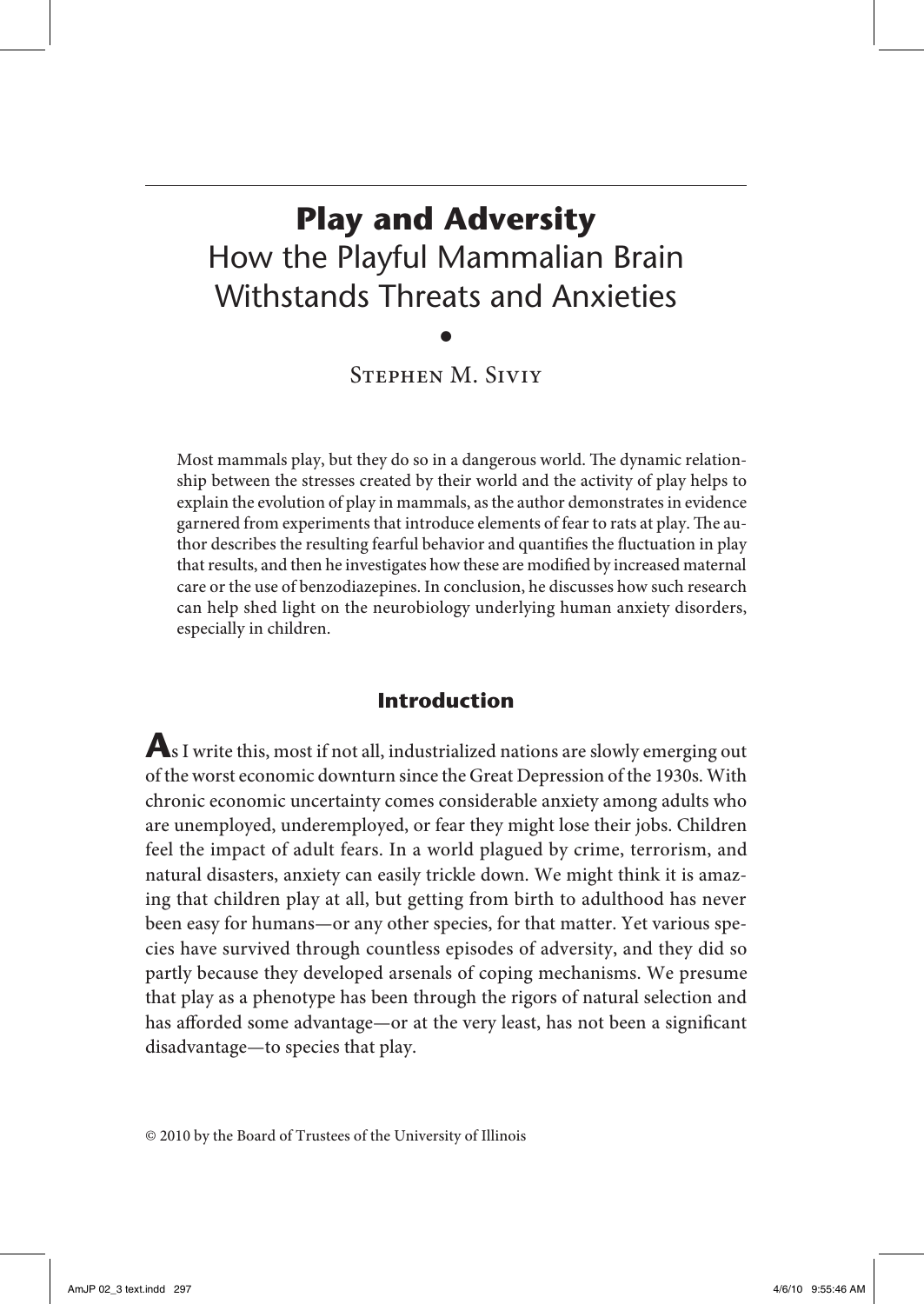Play is widespread among mammals. Well over 90 percent of all mammals engage in some type of playful behavior prior to sexual maturity (Fagen 1981). Although often specialists investigate play as a behavior typical of mammals (MacLean 1990), researchers have also observed it in several bird species as well as in some reptiles (Burghardt 2005; Fagen 1981) and even in an invertebrate (Mather and Anderson 1999). Indeed, play may have emerged as a stable behavior pattern across a variety of species over the course of evolution, but one that truly took hold in the mammalian brain. There, play seems to be largely a subcortical event. Studies show that almost complete removal of the neocortex in rats (Panksepp, Normansell, Cox, and Siviy 1994; Pellis, Pellis, and Whishaw 1992) or hamsters (Murphy, MacLean, and Hamilton 1981) leaves both with the urge to play and most of the components of play intact, which points to a brain system that probably appeared fairly early in the course of mammalian evolution. As prevalent as play proves to be, it does not occur in a vacuum. For the young of many species, the journey from birth to adulthood can be filled with peril and considerable danger. Because play evolved amid these dangers, we need to understand its interaction with them in order to understand the evolution of mammalian playfulness.

#### **Play in Rats**

Most of what I present in this article involves play in juvenile rats. There are many practical reasons for using rats as an experimental model in order to better understand the neurobiology of playfulness. With the exception of mice, which tend not to play very well, we know more about the behavior and neurobiology of the common lab rat than any other species available for research. So it seems natural to study the playful behaviors of rats in order to understand the neurobiological substrates of mammalian playfulness. But this was not always so obvious.

When I first walked into Jaak Panksepp's lab at Bowling Green State University in the summer of 1981, I had every intention of studying some type of social and emotional behavior in rats. But I never really thought of play as something that would be studied empirically in a laboratory. Most of the published work at that time coming from Panksepp's lab focused on separation distress in young dogs, guinea pigs, and newborn chicks, so I assumed that I would become involved in this line of research. After a brief chat on that first day, however, we went up to the lab, Jaak placed a couple of young rats in a test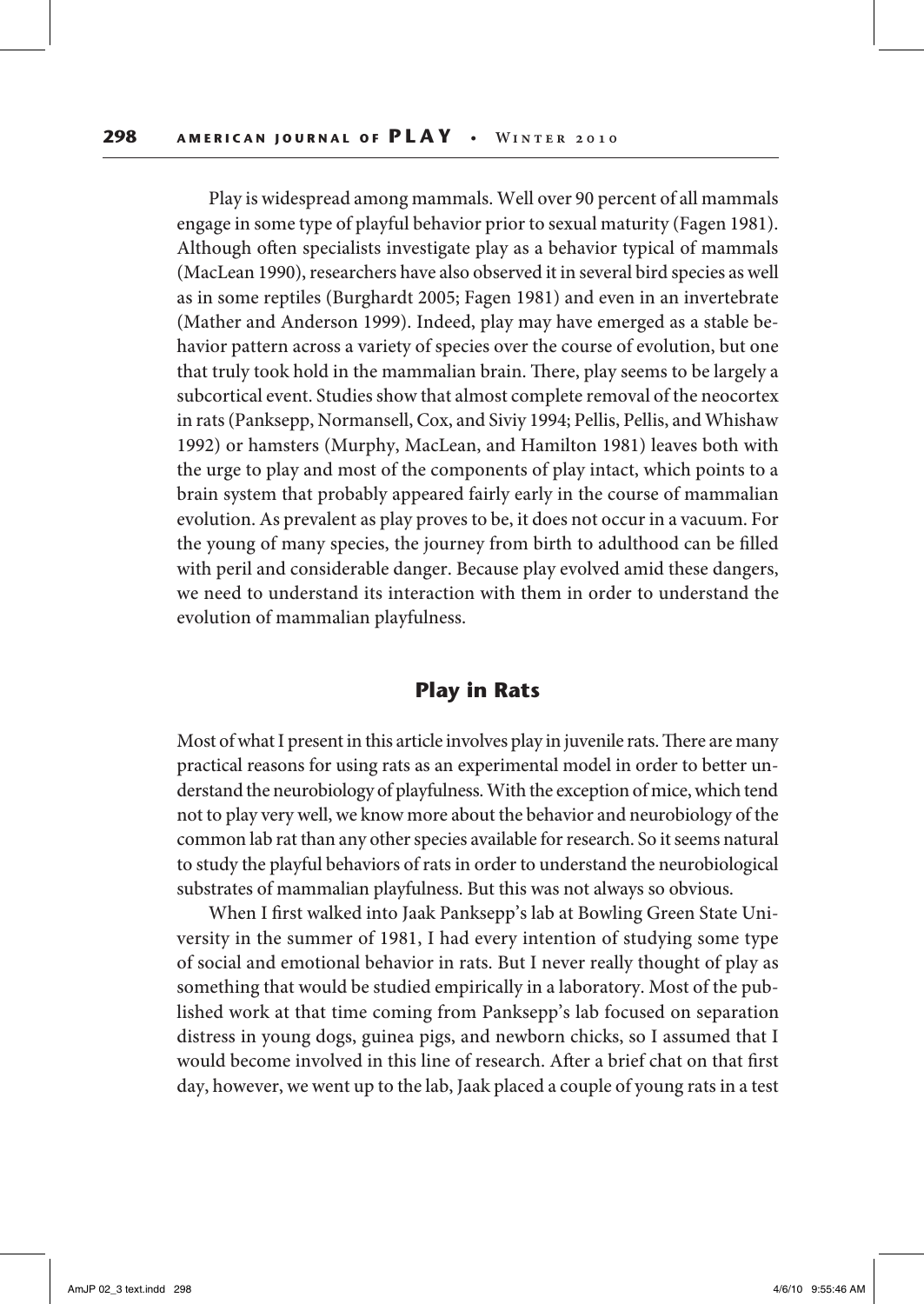chamber, and he asked me to watch them. At first, I was perplexed by what I saw. I vaguely remember being both mesmerized by the flurry of activity taking place in front of me and at a loss to explain it when asked what I thought the rats were doing. Up to that point in my career, I had only worked with large adult rats that routinely lived alone for most of their lives (common housing conditions for lab rats in the 1980s and earlier), so I never saw rats interact—let alone actually play with one another. Their play was tireless, and this enthusiasm fascinated me.

What struck me most was how soon rats began to play after they started to walk, when they are somewhere around fifteen days old. Rat play peaks in intensity at around twenty-eight to thirty-five days and then begins to wane as the rats reach puberty (Panksepp 1981). Play in rats can be very rich and deep in detail, although in our lab, we have tended to focus on two major postures that are readily seen during play but not often seen during other nonplayful social encounters—nape contacts and pins. We define a nape contact as occurring when one rat touches the nape of another rat (rats are always tested in pairs) with either its snout or front paws. We believe this measure to be essentially the same activity others call dorsal contacts (Panksepp 1998), nape attacks (Pellis and Pellis 2009), or pounces (Trezza and Vanderschuren 2008).

Pinning is also a commonly used measure for playfulness. It occurs when one rat lies on its back while the other rat climbs on top in what seems a dominant posture. Although a pin appears to be the same posture described by Pellis as a complete rotation, it is important to draw a subtle distinction between them. A complete rotation, as defined by Pellis, only occurs in response to contact directed toward the nape; a pin, as we define it, also occurs in the absence of contact directed at the nape. While this kind of unsolicited pin is not common during a standard play bout, it does occur. In any event, nape contacts and pins provide a fairly good index of the overall playfulness of a pair of rats and are sensitive enough for determining the impact on stressors and other threats to play.

#### **How Does Play Hold Up to Threats?**

It seems obvious that play would be disrupted when an organism feels threatened in some way. In fact, Burghardt (2005) posits that one of the criteria for determining that a behavior can be classified as play is that it occurs when players are relaxed. Play takes energy, so the nutritional state of a child, for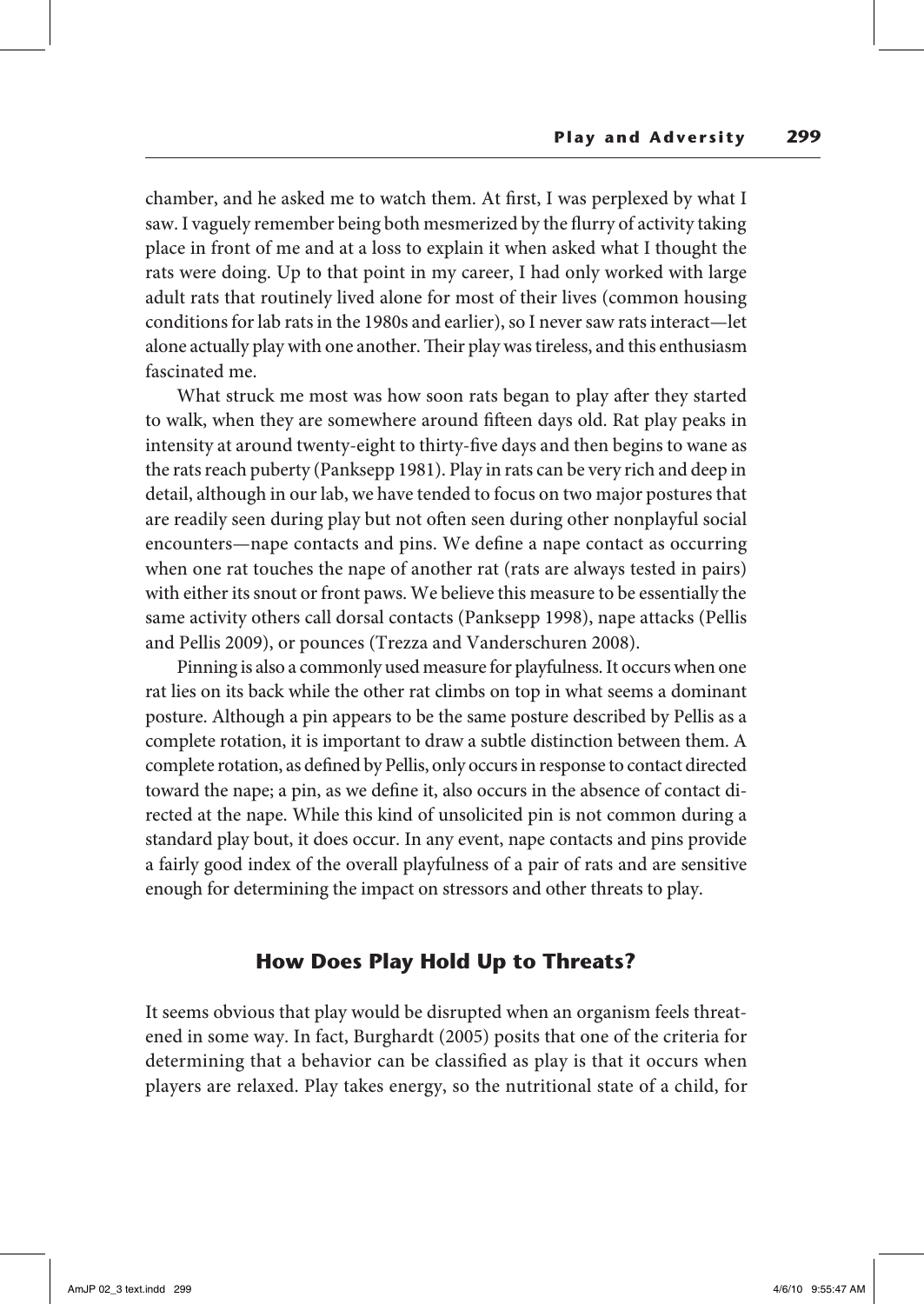example, seems to be a factor in regulating his or her level of play. A study of 111 school-aged children in Kenya examined their nutritional intake and playground behavior: the children with a more adequate diet were more active on the playground (Espinosa, Sigman, Neumann, Bwibo, and McDonald 1992). Making food more difficult to obtain can drastically reduce play in squirrel monkeys (Baldwin and Baldwin 1976), and play can be readily disrupted by hunger in rats (Siviy and Atrens 1992; Siviy and Panksepp 1985). Yet despite the ease with which hunger can dampen playfulness in rats, there is still evidence of considerable resilience even in the face of limited food resources. For example, play virtually disappears among rats tested after twenty-four hours of food deprivation. However, when these animals are provided with a single twentyminute opportunity to eat, they immediately begin to play at predeprivation levels (Siviy and Panksepp 1985).

We observed similar resilience when sudden changes were made to the conditions under which animals were being tested. For example, because rats tend to be nocturnal, they are more active and more likely to play during night conditions (Romeo, Karatsoreos, and McEwen 2006). They will not play as much under intense lighting as they do in a dark environment (Vanderschuren, Niesink, Spruijt, and Van Ree 1995). For this reason, we routinely observe rats in a darkened chamber lit only by low-wattage red light. Abruptly switching the lighting from darkness to bright light after one hundred seconds of a five-minute test results in an immediate reduction of play (Siviy and Baliko 2000). Turning off the bright light after another one hundred seconds leads to an almost immediate resumption of play in the darkness. We understand from our data that rats will not play if they are physically uncomfortable or if their routine is sharply disrupted. However, they are capable of quickly rebounding once the circumstances return to a state (internal or external) that is more amenable to play.

It also stands to reason that a young rat will probably not play if it is afraid or anxious or otherwise detects the presence of some type of serious threat to its well-being. Since rats commonly fall prey to larger mammals such as cats, we would expect them to be wary of predators. Not surprisingly, when adult rats are exposed to a cat, they stop any nondefensive behaviors such as eating or grooming. Rats become highly defensive and behave in ways that help protect against this threat (Adamec and Shallow 1993; R. J. Blanchard and Blanchard 1989a, 1989b). Given a chance to run, rats will try to escape. Given a place to hide, rats seek cover. If neither of the options to run or to hide arise, rats freeze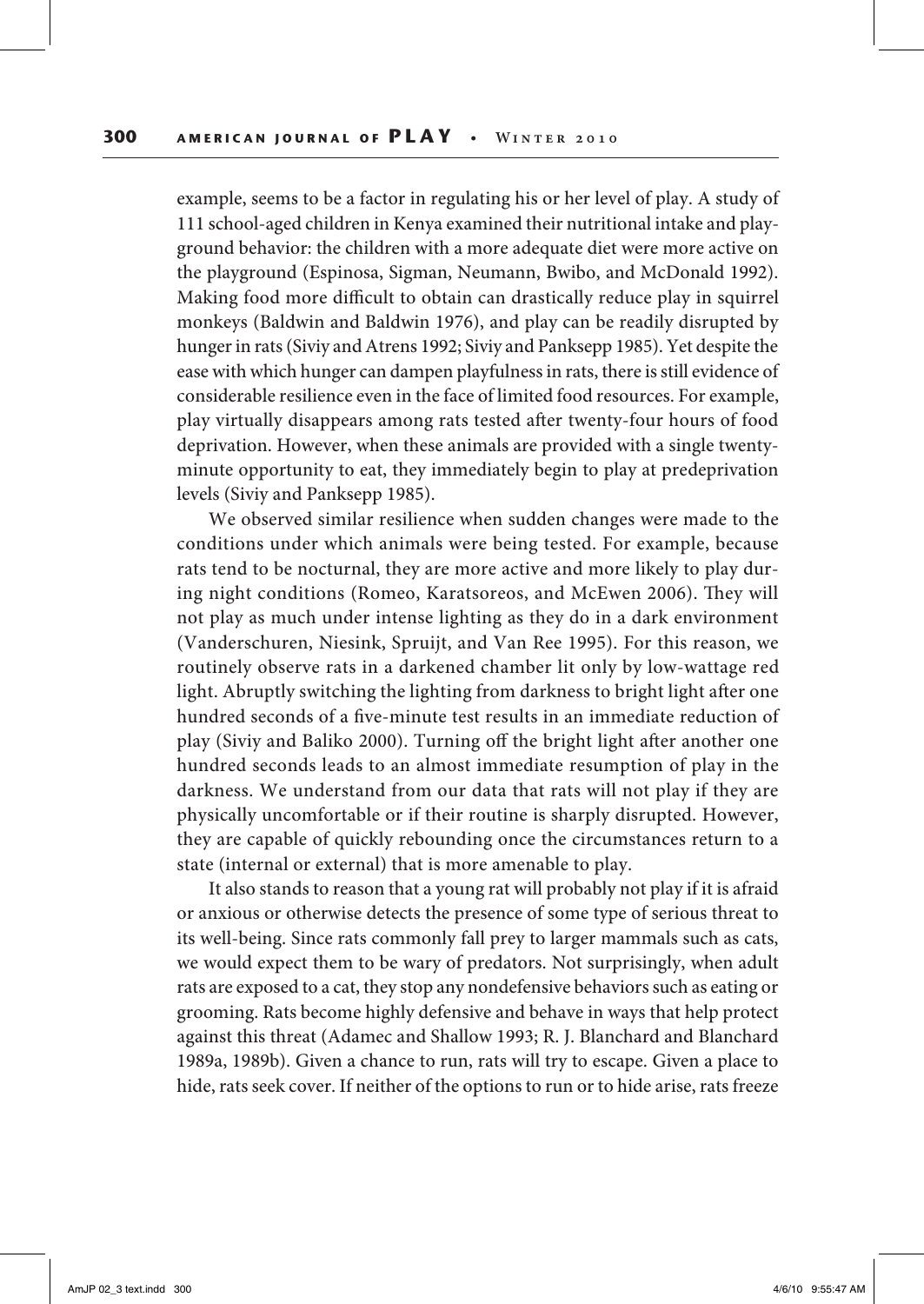or stop moving altogether. Similar behavior occurs when rats are exposed simply to the smell of a predator, either from a cloth that has been rubbed over a cat (R. J. Blanchard, Blanchard, Rodgers, and Weiss 1990) or from a fabric collar that has been worn by a cat for several weeks or months (Dielenberg and McGregor 2001). Rats as young as eighteen days old act this way (Hubbard et al. 2004). Using predator odors to induce fear in rats has an important advantage over more traditional approaches of creating such fear (e.g., pairing a tone or light with a painful foot shock) because fear is innate: it does not require any learning; it does not induce any physical pain; and smelling cat odor represents a situation rats encounter in the natural world.

In his landmark book *Affective Neuroscience*, Panksepp (1998) described the results of a previously unpublished experiment where rats were given an opportunity to play in the presence of a small tuft of cat fur. Play disappeared on the day that the cat fur was placed in the testing chamber, and even though the cage was thoroughly cleaned after testing, the rats did not play in the space for three to five days after the exposure. An even earlier study from Panksepp's lab (Panksepp and Crepeau 1990) showed that transecting the vomeronasal nerve, which conveys pheromonal information from the vomeronasal organ to the accessory olfactory bulb, prevented the odor-induced suppression of play. The study suggested that rats might use pheromonal cues exuded by cats to avoid them. This suggestion is consistent with later findings in adult rats showing strong neural activation of the accessory olfactory bulb, which receives input from the vomeronasal organ, following exposure to cat odor (Dielenberg, Hunt, and McGregor 2001; McGregor, Hargreaves, Apfelbach, and Hunt 2004).

My curiosity piqued, then, I left on a sabbatical to Iain McGregor's lab at the University of Sydney. He ran a program to study the neurobiological substrates of predator odor-induced fear, so his lab was well situated to help me investigate how fear of predation also affected play in young rats. We began systematically to analyze the effects of predator odor-induced fear on play.

Our first experiment simply set out to replicate Panksepp's original finding by testing rats in a standard Plexiglas test chamber in the presence of either pieces of fabric collar that had been previously worn by a cat or pieces of collar that had never been worn. Our results proved nearly identical to Panksepp's. Play disappeared in the presence of the collar previously worn by a cat, and the rats did not engage in play for up to seven days after exposure. (See figure 1.) In our other experiments, as I reported, play soon returned after we fed our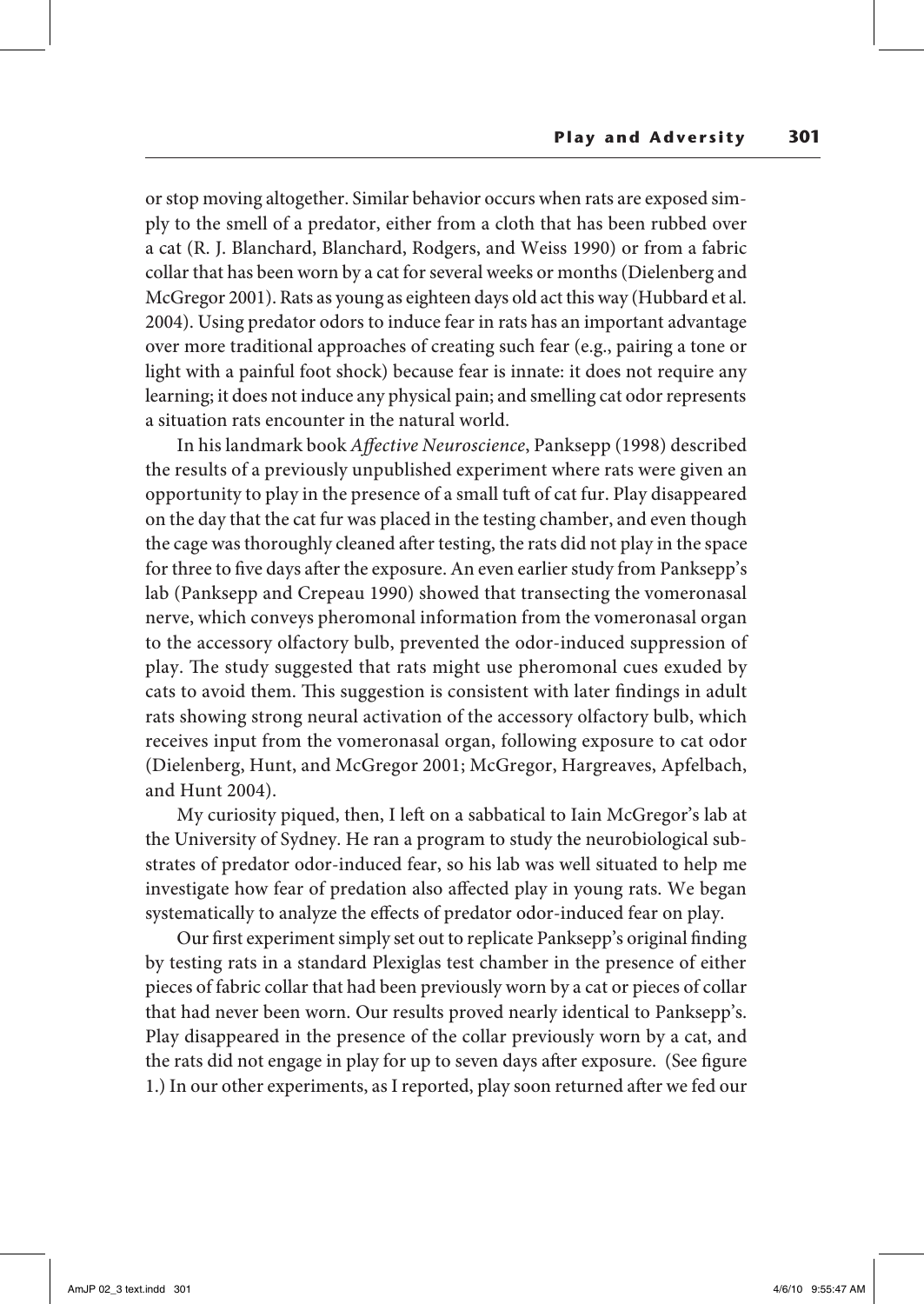

Figure 1. The area of the outer chamber with a piece of cat collar affixed to the wall just to the left of the rat's body.

hungry rats. We were initially puzzled to discover that the rats did not restart their play even after we removed the collar with the cat odor, and we asked ourselves why this was so. But other work with predator odors suggested why that might not necessarily be unexpected. I mentioned that rats' responses to predator cues depend to a large extent on the options available to them. (R. J. Blanchard and Blanchard 2003). A barren test chamber does not really give



Figure 2. The chamber used to assess the effects of a predator odor on play behavior in rats. Note the main outer chamber (50 x 50 x 50 cm) with the hide box situated in the upper left corner.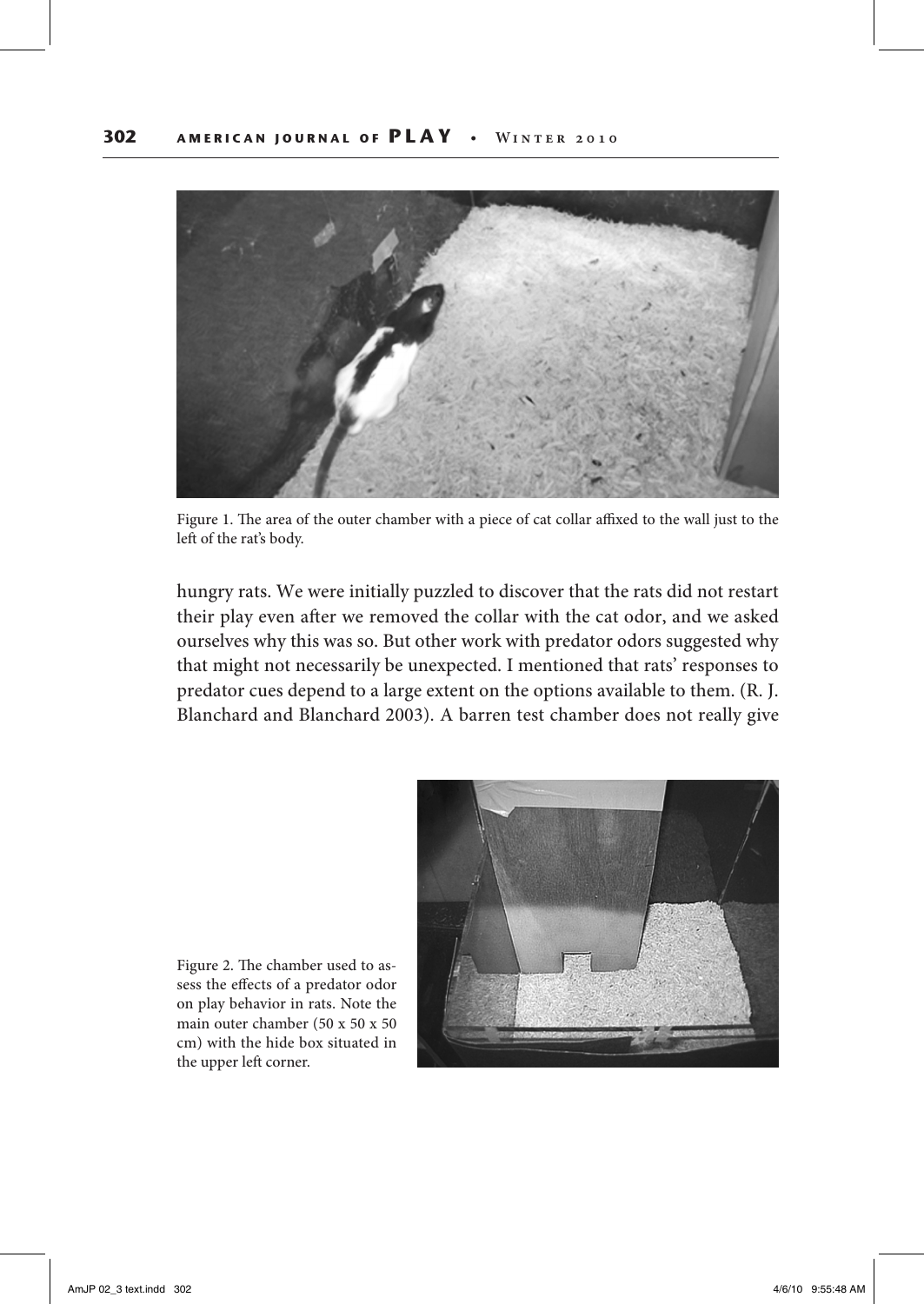rats many options. Thus, our results may have been telling us more about the apparatus we were using than about the phenomenon we were studying.

In order to determine whether the magnitude of this effect was, indeed, the result of testing rats in an unprotected, open field, our next experiment added a little complexity to the design. We provided the animals with an opportunity to hide. Inspired by the visible-burrow system pioneered by the Blanchards (R. J. Blanchard and Blanchard 1989a), McGregor's lab developed an automated system for assessing predator odor-induced fear using a test chamber that also afforded the animal an opportunity to hide (Dielenberg, Carrive, and McGregor 2001). We incorporated a hide box feature into our play paradigm (see figure 2) and tested another group of animals in the same way we had in the first experiment. The results from that study proved almost identical to those of the first study. Even with an opportunity to hide, rats still ceased to play in the presence of the cat collar and abstained from play for seven days after exposure.

Several other interesting observations followed from this initial look at the impact of fear on play. The first involved the amount of time rats actually spent in the relatively small hide box. When we initially decided to add the hide box to



Figure 3. An overhead view of the outer chamber. The one rat engaged in a head-out posture barely extends its snout outside the box.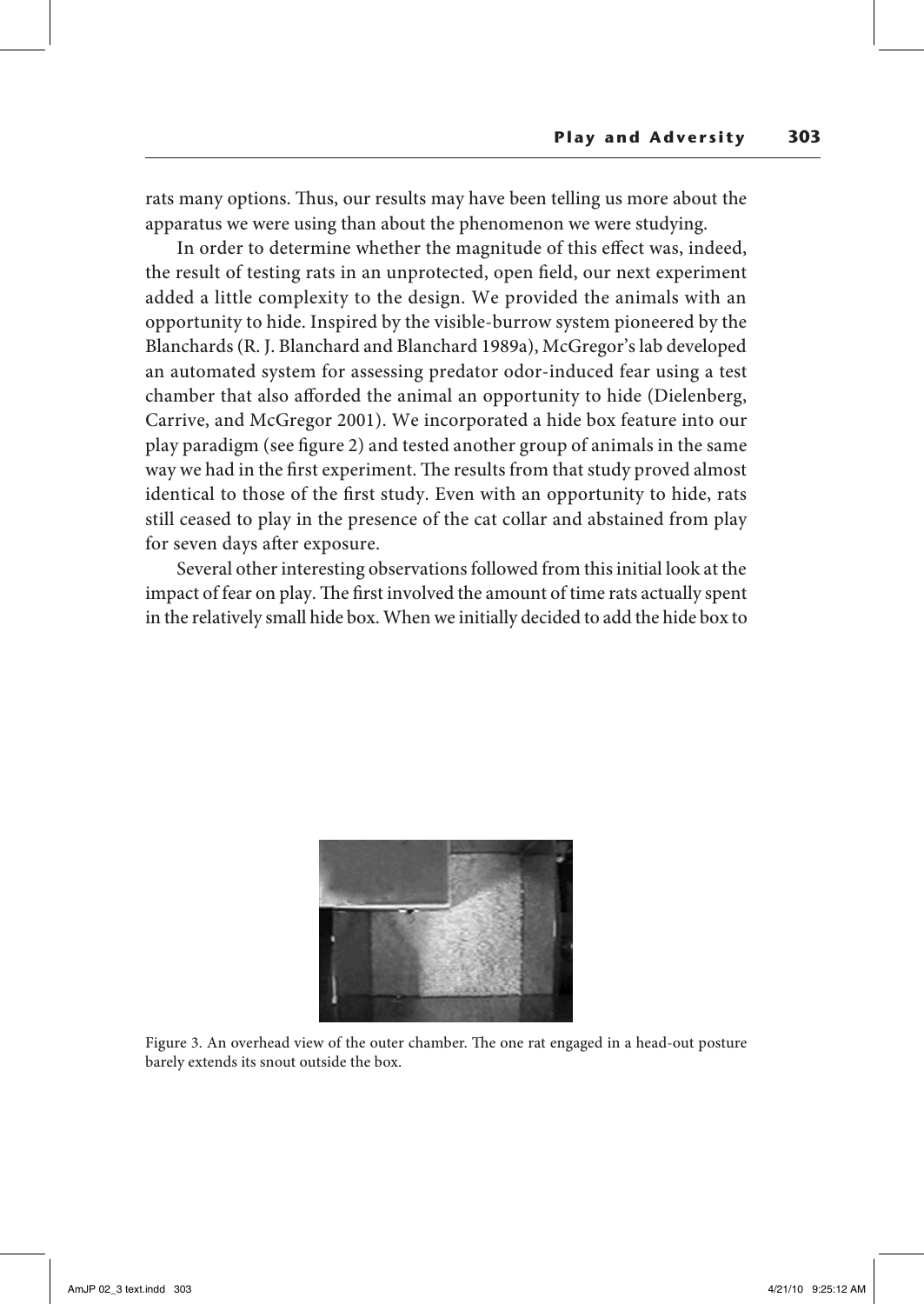the play chamber, we guessed the rats would likely engage in most of their playful activity in the main part of the chamber, thinking that the larger surface area would better suit the rats' chasing each other and their more energetic forms of rough-and-tumble play. This assumption proves that humans should not try to think like rats (R. J. Blanchard and Blanchard 2003), because during the study approximately 75 percent of all pinning activity occurred in the hide box. We have since confirmed this figure in a number of other studies. It suggests that where rats choose to play may actually help minimize the risk of predation. We also found in both this study and in subsequent ones (Siviy and Harrison 2008; Siviy, Steets, and DeBrouse 2010) that levels of playfulness after a threat do not always map onto other measures of fear, such as hiding and risk assessment. For example, rats begin to play much sooner after exposure to a predator odor if the exposure occurs in a context different from that used for testing. But these rats still exhibit a substantial number of risk-assessment behaviors despite the return to play at prethreat levels. We measure risk assessment in this model by quantifying the amount of time at least one rat engages in a head-out posture (see figure 3), a type of vigilant scanning of the outer chamber from within the safe confines of the hide box (R. J. Blanchard and Blanchard 1989b; Dielenberg, Carrive et al. 2001). Our findings suggest that rats will engage in normal levels of play while still regularly scanning the environment for the presence of any continuing threat. Again, we see evidence for how resilient play can be.

#### **How Can Responses to These Threats Be Modulated?**

The experiments using cat odor to suppress play may help us to understand better the neurobiological substrates of anxiety. Anxiety disorders are among the most common psychiatric disorders in young people, affecting approximately 13 percent of all children (Shaffer et al. 1996). Anxiety in childhood sometimes continues to progress and worsen into adolescence and even into adulthood. It can also lead to other childhood problems such as difficulty in school, substance abuse, and depression (Heim and Nemeroff 2001; Williams and Miller 2003). While smelling a cat is not likely to generate fear and anxiety among most children, we presume that the brain mechanisms generating these negative emotional states in the rat are at least similar to those that generate fear and anxiety in humans. Using cat odor to suppress play in the juvenile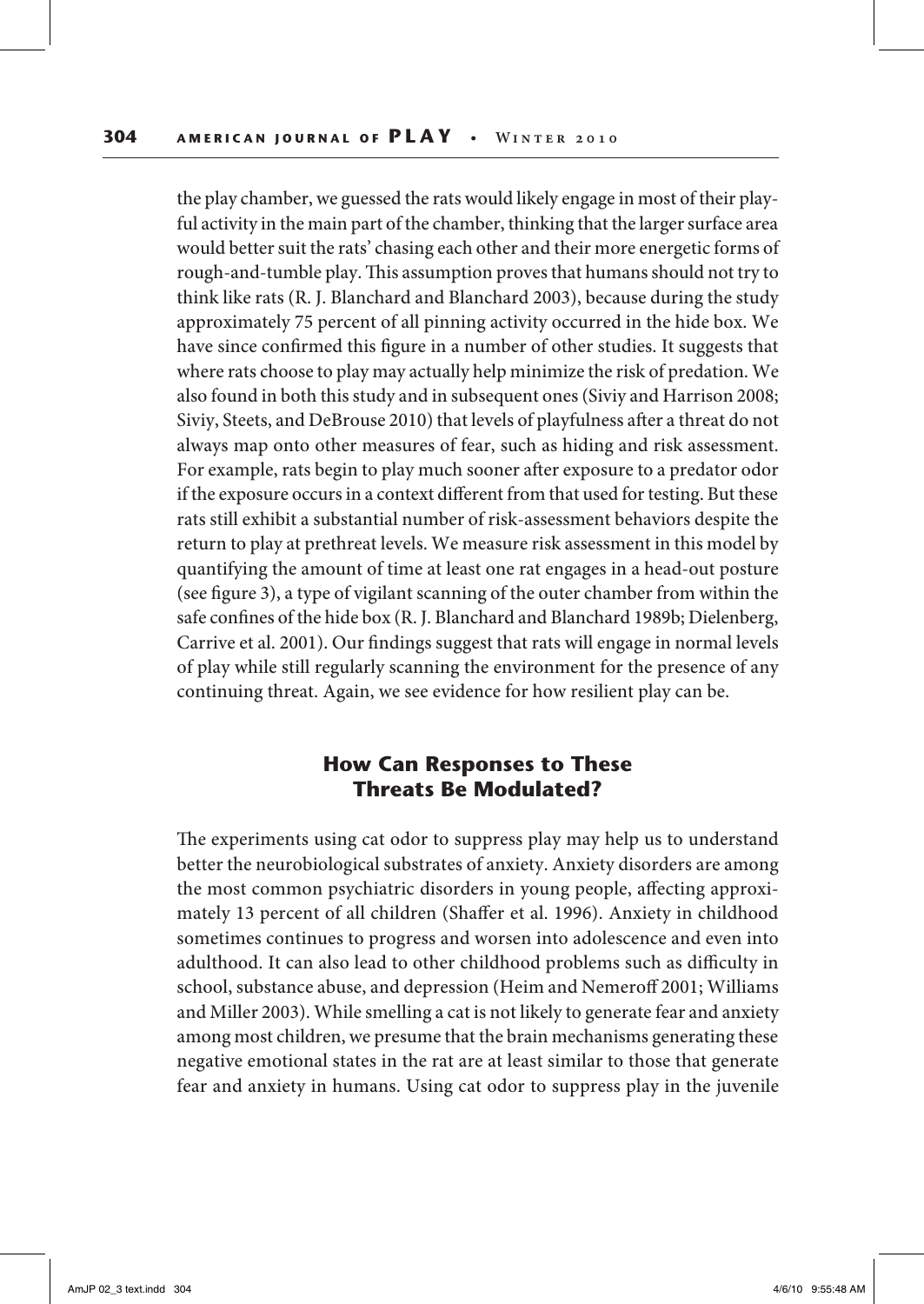rat may then offer us a handle on the brain mechanisms of childhood anxiety. And looking at the ways fear and anxiety in young rats can be modulated and blunted could be particularly beneficial for developing therapies to treat childhood anxiety, which may differ from those used to treat adults. As a starting point, our lab has focused on identifying both social and pharmacological factors that can temper fear in these models.

Most mammals tend to be fairly social, so social factors may figure prominently in coping with stress. Indeed, even simple social contact can have a substantial buffering effect on how animals handle stress. In an interesting study by Coan and colleagues (Coan, Schaefer, and Davidson 2006), female participants were presented with cues that predicted a mild electrical shock while in an fMRI scanner. In addition to monitoring brain activity, the study asked the participants to rate the unpleasantness of the experience and their arousal. Each participant was tested while either holding the hand of her husband, holding the hand of a male stranger, or holding no one's hand. Participants who held their husbands' hands during the study registered lower arousal from the threat, lower unpleasantness associated with the threat, and less intense activation of the cortical and subcortical areas affected by the threat. In addition, there was a significant negative correlation between brain activation and marital satisfaction. Higher levels of marital satisfaction were associated with lower brain activation. So simply holding a spouse's hand is enough to provide a buffer against the fear associated with an impending electrical shock.

For mammals, social experiences largely begin at birth, so early postnatal experiences can be particularly crucial in laying down an affective foundation, which an animal can then draw upon throughout childhood, adolescence, and adulthood. In rats, the first two weeks of life are particularly crucial for providing this affective framework. For example, increased maternal care during their first two weeks makes the rats less fearful and less reactive to stress later in life. These effects depend on the amount of licking and grooming a mother gives her pups. The pups raised by a mother that licks and grooms them often tend to be less fearful and less stressed as adults (Champagne and Curley 2009; Meaney 2001; Parent et al*.* 2005). Separating the pups from the mother for a brief period (e.g., fifteen minutes) each day during the first two weeks of life also results in less fearful rats. This effect seems due to increased licking and grooming by the mother when reunited with her pups (Caldji, Francis, Sharma, Plotsky, and Meaney 2000; Zhang, Chrétien, Meaney, and Gratton 2005).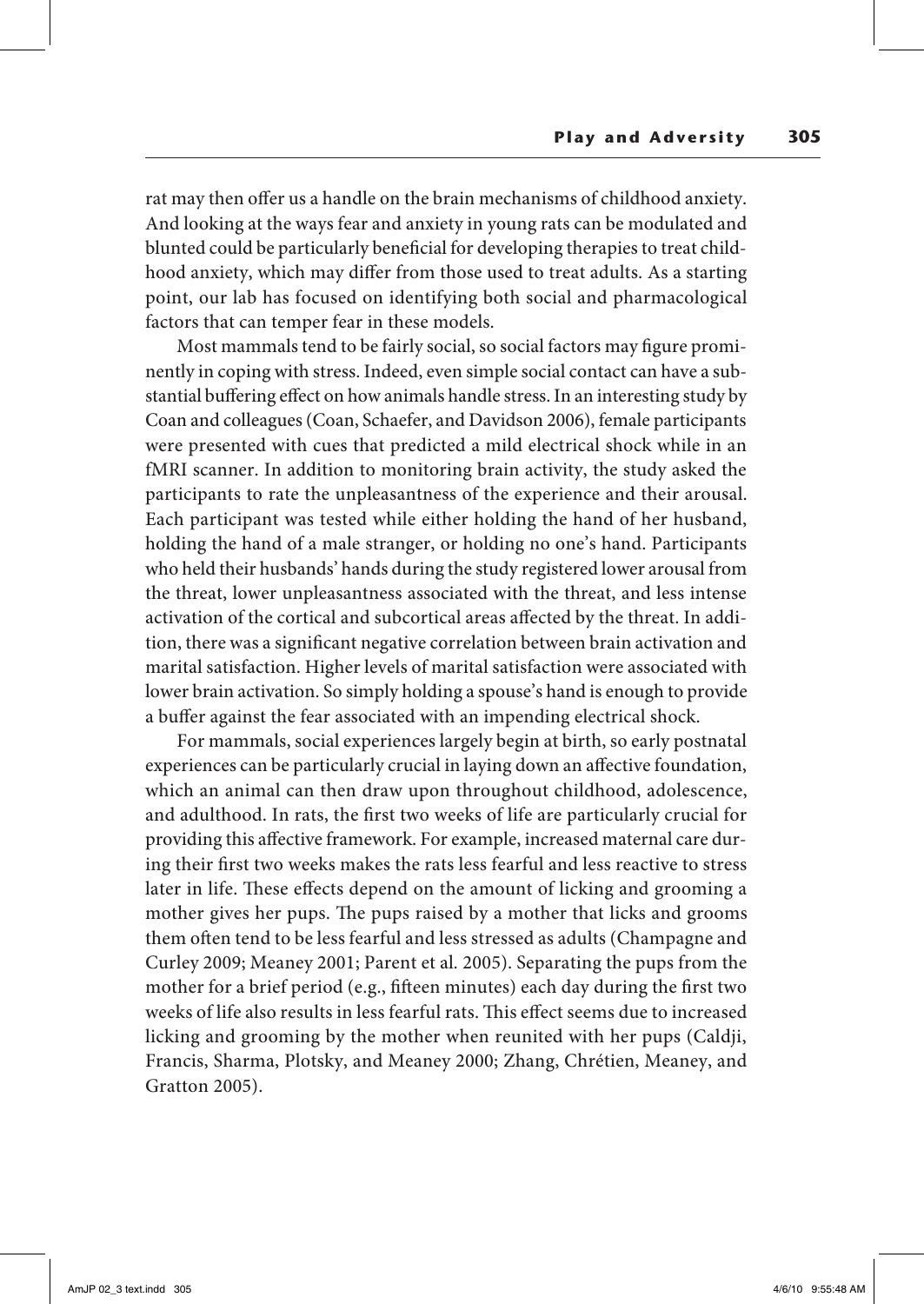Given the robust nature of these effects when tested in adult rats, we decided to look at the extent to which brief, daily periods of separation during the early-postnatal period (also known as handling) would modulate the ability of cat odor to affect play (Siviy and Harrison 2008). First, we found that handled rats were more playful overall than nonhandled rats. The increase in play was fairly consistent across testing, so it is unlikely that the increase reflected an attenuated response to novelty. Rather, brief periods of maternal separation during the first two weeks of life most likely resulted in some long-term change in the neural circuitry responsible for play. As for the response to fear, handling had no effect on the direct response to cat odor. Both handled and nonhandled rats exhibited a comparable suppression in the presence of the odor. However, the conditioned suppression seen in nonhandled rats when these rats were returned to the same chamber on the next day was not present in the handled rats. In other words, handled rats showed less conditioned fear when tested twenty-four hours later in the same context as the exposure. Interestingly, there was no difference between the two groups in terms of risk assessment, which indicated that these animals exhibited some degree of caution while continuing with prethreat levels of play. Once again, we see resilience and a return to playfulness even when other indices suggest continued levels of caution.

Another way to understand how fear-induced reductions in play can be modulated might be to control chemically the neural systems researchers believe turn on in rats when they face situations that make them fearful or anxious. As a step in this direction, we have begun to look at pharmacological agents commonly used to treat anxiety, known as anxiolytics, or at those that may have therapeutic value in the future. While I do not necessarily advocate the widespread use of pharmaceuticals in the treatment of childhood anxiety, this is a treatment used in some clinical practices (Compton, Kratochvil, and March 2007), even though most of the empirical data on various treatment options and dosing recommendations are based on studies of adults (rats and humans). Given the dynamic nature of neurochemical systems, especially in adolescence (Shen et al*.* 2007), it seems that looking at the efficacy of promising anxiolytics in younger rats would be particularly useful.

Benzodiazepines, which include drugs such as Valium and Librium, are generally considered the gold standard among putative anxiolytics, so our first set of experiments looked at the effects of chlordiazepoxide (Librium) on the extent to which cat odor reduces play (Siviy et al*.* 2010). When tested on rats in the presence of cat odor, chlordiazepoxide had no impact on the reduction in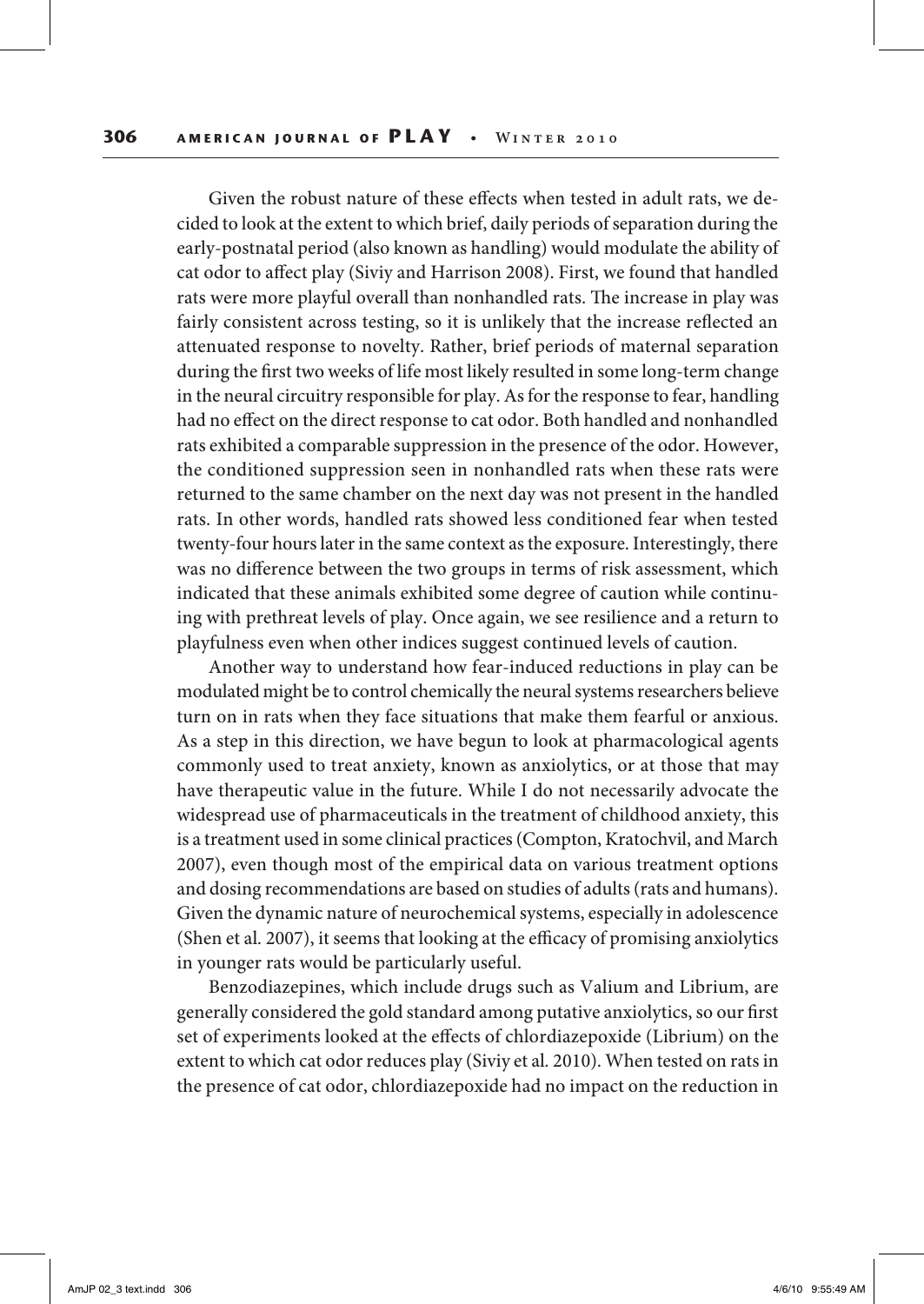play. However, treated rats hid slightly less often. They also seemed to employ a joint defensive strategy. For example, there was a reduction in the likelihood of both rats hiding at the same time. Times when both rats were not in hiding coincided with an increase in the likelihood that one rat remained in the hide box while the other rat stayed in the main part of the chamber that held the worn cat collar. Risk assessment on the exposure day was not affected by chlordiazepoxide. But there was elevated risk assessment on the following day in rats that received the treatment. These results suggest that treatment with a benzodiazepine may change the defensive strategy of rats to facilitate behaviors that allow a better assessment of any continuing threat. Others have reported similar results in adult rats, and our results are consistent with the idea that benzodiazepines do not necessarily make rats less afraid but rather change how they respond to fear-inducing stimuli (D. C. Blanchard, Blanchard, Tom, and Rodgers 1990; Dielenberg, Arnold, and McGregor 1999). When rats were treated with chlordiazepoxide, exposed in one context, and tested in a different context, play in the treated rats returned to prethreat levels sooner than in control rats even though the treated rats also showed elevated levels of risk assessment. So treatment with a benzodiazepine can result in an earlier return of playfulness when rats are tested under a particular set of conditions.

Several key points can be taken from these two lines of research. First and most obvious, play is severely compromised in the presence of a predator odor. This should not be unexpected, given the danger of failing to notice the presence of a predator. However, once the threat becomes less imminent, we begin to see a return to playfulness even though the rats are showing signs of caution (i.e., increased levels of risk assessment). The recovery can be accelerated by both social factors and benzodiazepines. Again, these findings highlight the overall resilience of playfulness in rats. These studies also provide a better understanding of anxiety in prepubertal rats. They shed some light on the mechanisms at work in human children and adolescents who are suffering from anxiety.

# **Playing to Help Cope with Adversities**

Up to this point, I have discussed how threats and adversities can affect playfulness and how this can be blunted by experience and pharmaceuticals. It is also worth considering the possible beneficial value of play itself as one coping mechanism for dealing with adversity. There is already considerable evidence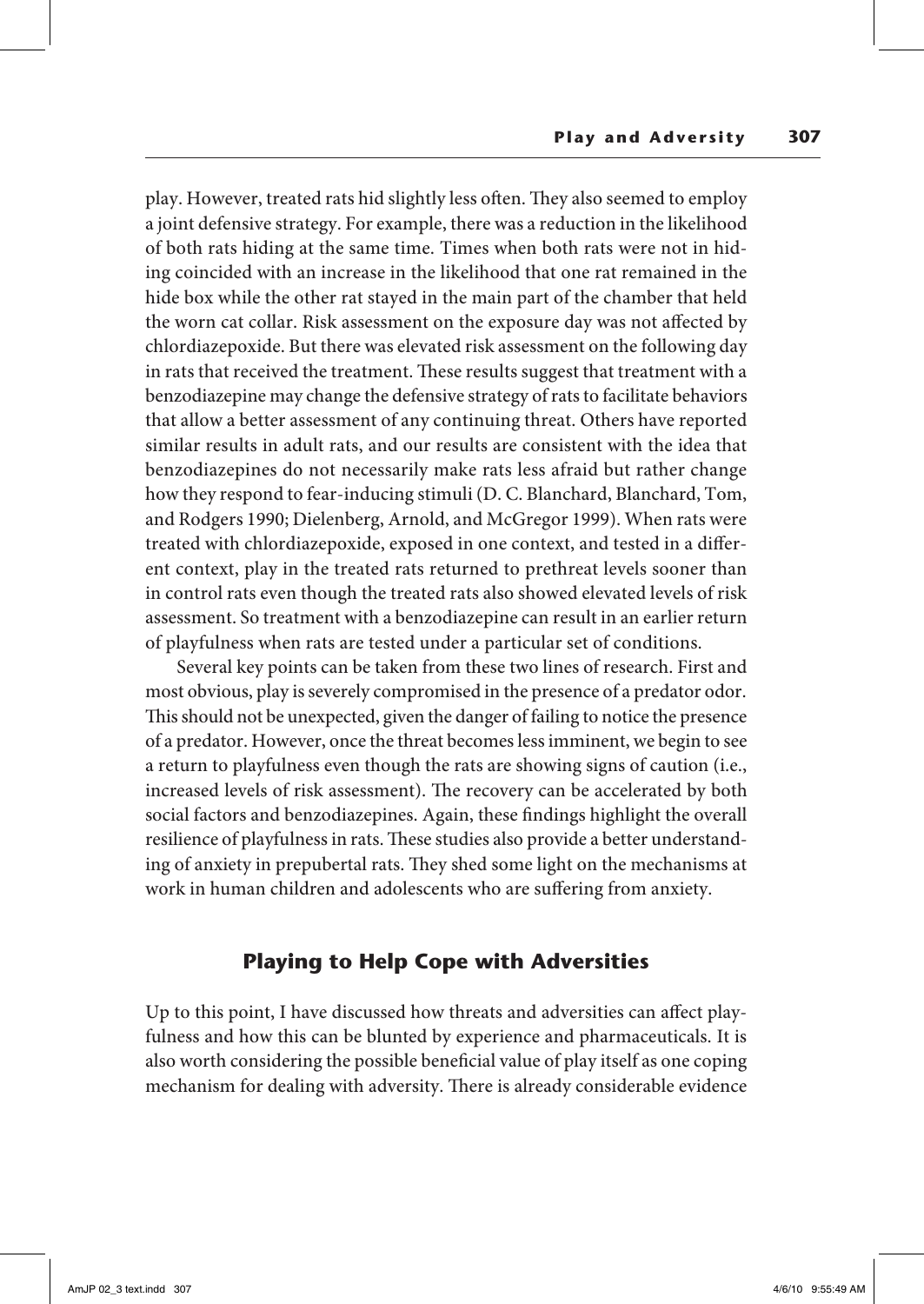from the rat literature that social contact can have a significant buffering effect on a variety of stressors. In one of the earlier studies on social buffering, Davitz and Mason (1955) tested rats for conditioned fear to a blinking light that had been previously associated with a foot shock. Some conditioned rats were tested beside unconditioned rats. These rats showed less freezing and more movement in the presence of the blinking light than conditioned rats tested alone. This basic finding has been replicated many times in studies (Armario, Luna, and Balasch 1983; Armario, Ortiz, and Balasch 1983; Kiyokawa, Takeuchi, and Mori 2007; Latane 1969; Taylor 1981) that, taken together, have proven social contact can have a clear and potent buffering effect on how an animal responds to a fearful and/or a stressful situation.

We also tested the social buffering hypothesis in a study where younger rats were exposed individually to predator odor in the same testing chamber as that used with the play described earlier. On the following day, rats were returned to the chamber either alone or with another rat that had not been previously exposed to cat odor. Consistent with the social buffering hypothesis, those rats exposed with a nonfearful partner spent less time hiding and were also more active than the rats tested alone (Siviy 2008). It remains unclear, however, if any of these effects can be modulated by systematically varying the playfulness of the partner, although this is obviously a line of inquiry worth pursuing.

Does play by itself have the potential for easing stress when placed in an anxiety-provoking situation? Some evidence in the literature about human play says it does. An early study that looked at preschool children found that those children distressed on the first day of school who were allowed to play became less anxious afterwards than distressed children to whom someone simply read a story (Barnett 1984). Interestingly, this lessening of distress became apparent only in those children who displayed high levels of baseline anxiety to begin with, and it was most evident in children who were allowed to play alone. In general, the evidence suggests that free play reduces anxiety in children (Burdette and Whitaker 2005), but how much and against which stressors remains unclear. Consider, for example, play studied in children being treated for leukemia compared to the control group of the same age in a daycare center (Gariépy and Howe 2003). While those with leukemia played less overall than the control group, an interesting pattern emerged among them. As anxiety levels increased in the kids with leukemia and they felt more stressed, they engaged more frequently in solitary play than parallel or group play, and their play became more repetitive.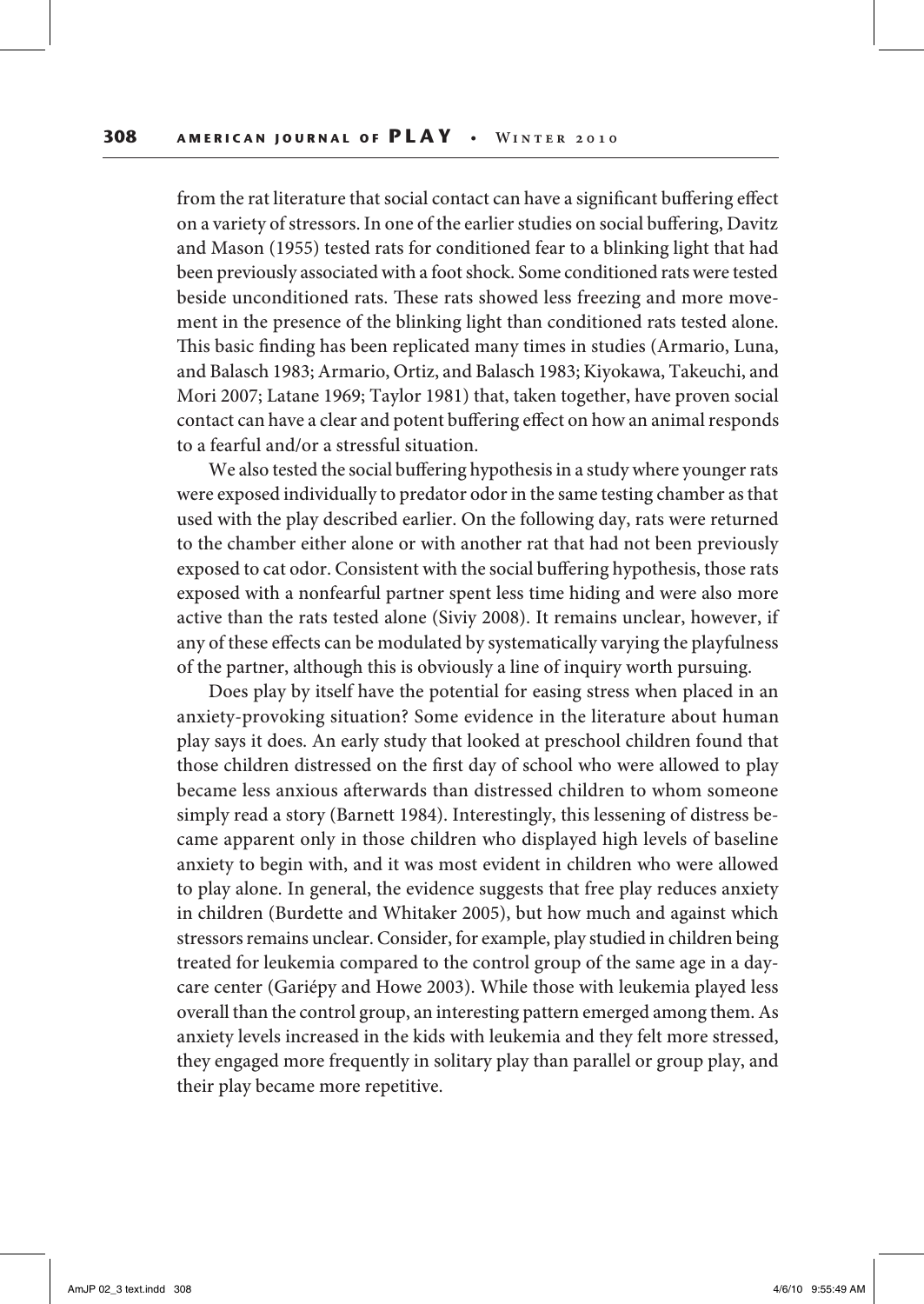One line of thinking is that sick children use solitary play to work through the anxiety caused by their illness. A more recent study (Li 2007) looked at children admitted for elective surgery. The study used therapeutic-play intervention with half of the children, then compared their anxiety to the other half—the control group. In the play-intervention group, researchers used a doll to demonstrate the procedure the children were to undergo. Then, the young patients were allowed to explore the equipment in the operating room, after which they were asked to use the doll themselves to mimic the procedure. The children who played out their operation showed less anxiety concerning their impending surgery. These results are consistent with the view that play can help children cope with stress. Indeed, they suggest that play more generally may help reduce anxiety in children.

Such suggestions could be verified in behavioral neuroscience by developing a means to test them more fully in rats. There is already some evidence that depriving rats of play during a critical two-week window of development when play is most likely to occur can have a number of consequences when these rats are tested as adults. For example, rats housed in isolation as juveniles tend to be more anxious when tested as adults than rats housed socially during this younger age (Arakawa 2003; Einon, Morgan, and Kibbler 1978; Einon and Morgan, 1977). Rats housed in isolation during the juvenile period also engage less socially with novel rats when tested as adults, and they are less likely to assume a submissive posture when confronted and attacked by dominant rats, although their generalized anxiety was not affected in this study (Van den Berg et al. 1999). Interestingly, previously isolated rats also exhibit an exaggerated hormonal response when confronted by dominant rats. These findings, produced in several studies highlight the importance of using multiple end points (e.g., both behavioral and hormonal) when studying the effects of stress on rats.

## **Conclusions**

Stress and play are clearly not compatible, and stress occurs frequently in the lives of all animals. We have seen that play can be resilient even in the face of serious adversity. Animals stop playing when a threat appears in their environment, which indicates that the animal brain as it evolved saw an adaptive advantage in ceasing to play. But, once the immediate threat is over, they start to play again, suggesting that the animal brain as it evolved saw no adaptive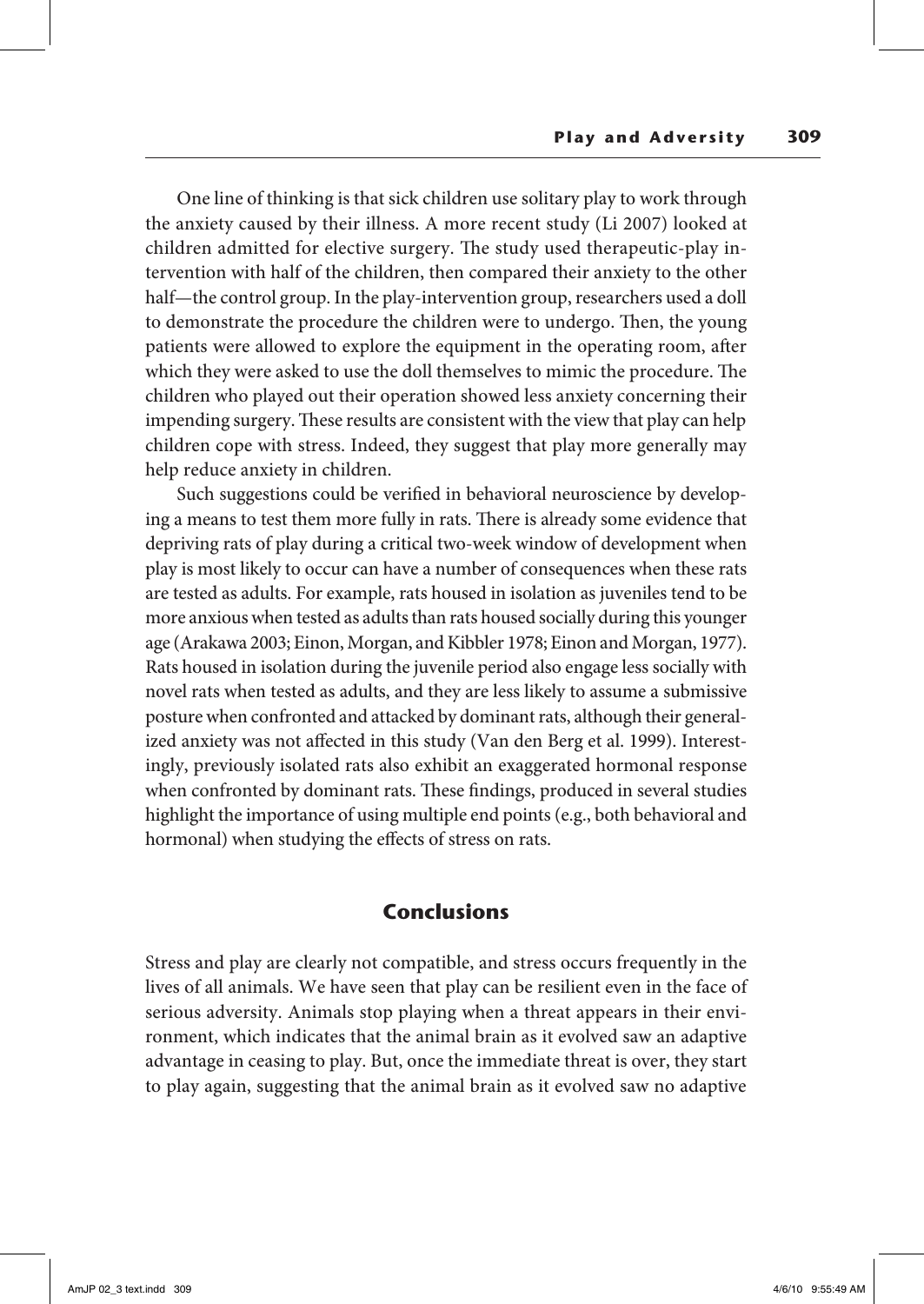advantage in allowing feelings of fear and anxiety to linger. Using the smell of a cat to induce fear in juvenile rats has provided an interesting and ethologically valid model with which to study how young rats deal with this type of severe stressor. Our findings help us identify some factors that can accelerate the return to playfulness after being confronted with a predatory threat.

Social influences such as maternal care and play may be particularly salient for highly social mammals such as rats, and they could carry through from birth to adulthood. These types of social cues may provide critical information about resources and support that can help direct a multifaceted course of action (e.g., behavioral and hormonal) when confronted with stressors. For example, some have argued that the amount of maternal care exhibited by a mother towards her young provides a valuable clue to the type of environment into which the young have been born (Champagne and Curley 2005; Meaney 2001) and that early maternal experience can impact both play and responsiveness to a predator odor (Siviy and Harrison 2008). Growing up in a supportive environment along with having ample opportunities to engage in social play may provide the type of affective support that encourages a more rapid recovery from adversity. We need to delineate further these influences and to identify better the relevant neurobiological substrates in order to understand more fully the role of play in animal life.

#### **REFERENCES**

- Adamec, Robert E., and Tanya Shallow. 1993. Lasting effects on rodent anxiety of a single exposure to a cat. *Physiology & Behavior* 54:101–9.
- Arakawa, Hiroyuki. 2003. The effects of isolation rearing on open-field behavior in male rats depends on developmental stages. *Developmental Psychobiology* 43:11–19.
- Armario, Antonio, G. Luna, and J. Balasch. 1983. The effect of conspecifics on corticoadrenal response of rats to a novel environment. *Behavioral and Neural Biology*  37:332–37.
- Armario, Antonio, R. Ortiz, and J. Balasch. 1983. Corticoadrenal and behavioral response to open field in pairs of male rats either familiar or non-familiar to each other. *Experientia* 39:1316–17.
- Baldwin, John D., and Janice I. Baldwin. 1976. Effects of food ecology on social play: A laboratory simulation. *Zeitschrift fur Tierpsychologie* 40:1–14.
- Barnett, Lynn A. 1984. Research note: Young children's resolution of distress through play. *Journal of Child Psychology and Psychiatry* 25:477–83.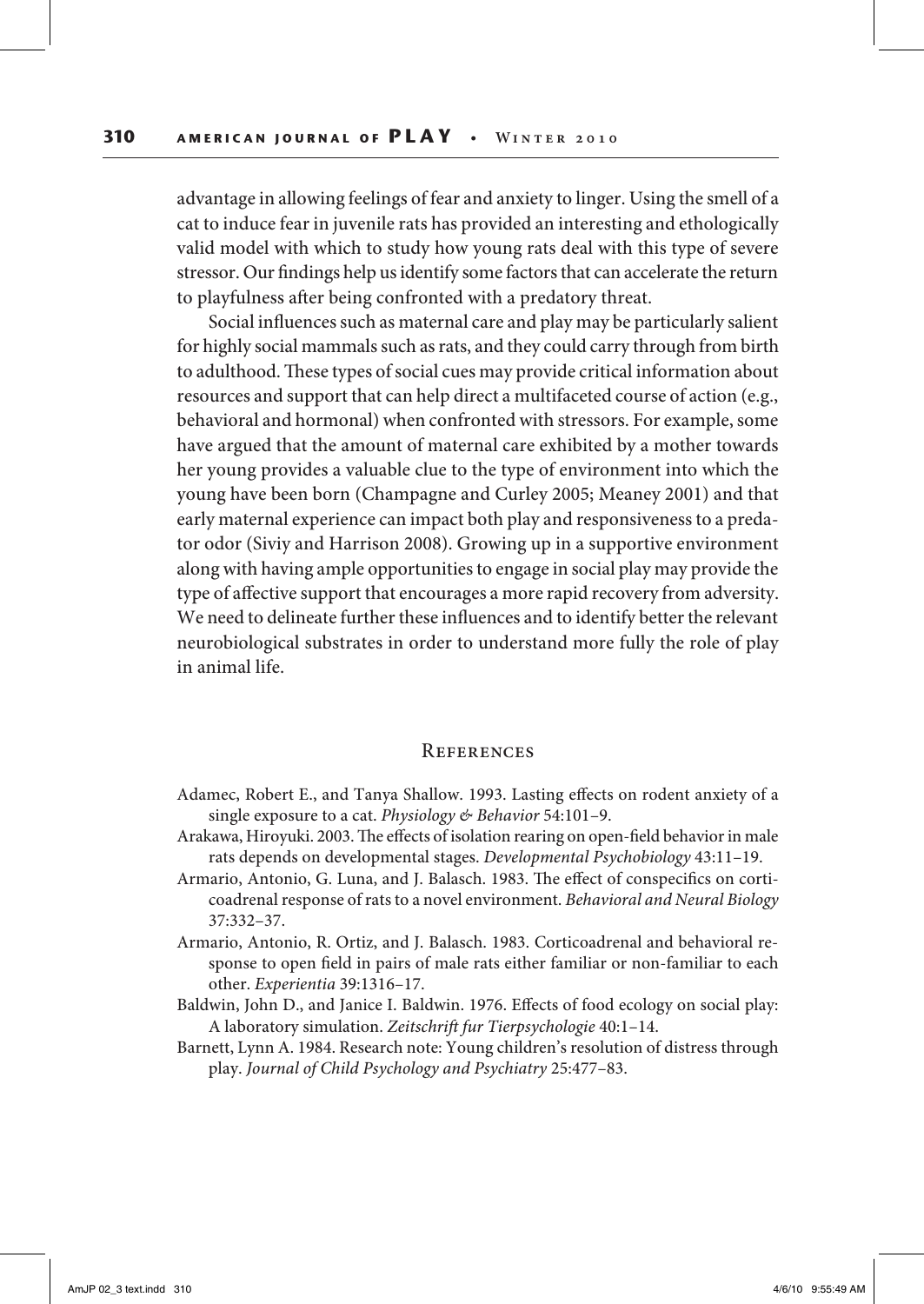- Blanchard, D. Caroline, Robert J. Blanchard, Paul Tom, and R. J. Rodgers. 1990. Diazepam changes risk assessment in an anxiety/defense test battery. *Psychopharmacology* 101:511–18.
- Blanchard, Robert J., and D. Caroline Blanchard. 1989a. Antipredator defensive behaviors in a visible burrow system. *Journal of Comparative Psychology* 103:70–82.
- ———. 1989b. Attack and defense in rodents as ethoexperimental models for the study of emotion. *Progress in Neuro-Psychopharmacology and Biological Psychiatry* 13:S3– S14.
	- ———. 2003. Bringing natural behaviors into the laboratory: A tribute to Paul MacLean. *Physiology & Behavior* 79:515–24.
- Blanchard, Robert J., D. Caroline Blanchard, John Rodgers, and Scott M. Weiss. 1990. The characterization and modelling of antipredator defensive behavior. *Neuroscience & Biobehavioral Reviews* 14:463–72.
- Burdette, Hillary L., and Robert C. Whitaker. 2005. Resurrecting free play in young children. *Archives of Pediatrics & Adolescent Medicine* 159:46–50.
- Burghardt, Gordon M. 2005. *The genesis of animal play: Testing the limits*.
- Caldji, Christian, Darlene Francis, Shakti Sharma, Paul M. Plotsky, and Michael J. Meaney. 2000. The effects of early rearing environment on the development of GABA, and central benzodiazepine receptor levels and novelty-induced fearfulness in the rat. *Neuropsychopharmacology* 22:219–29.
- Champagne, Frances A., and James P. Curley. 2005. How social experiences influence the brain. *Current Opinion in Neurobiology* 15:704–9.
- ———. 2009. Epigenetic mechanisms mediating the long-term effects of maternal care on development. *Neuroscience & Biobehavioral Reviews* 33:593–600.
- Coan, James A., Hillary S. Schaefer, and Richard J. Davidson. 2006. Lending a hand: Social regulation of the neural response to threat. *Psychological Science* 17:1032–39.
- Compton, Scott N., Christopher J. Kratochvil, and John S. March. 2007. Pharmacotherapy for anxiety disorders in children and adolescents: An evidence-based medicine review. *Pediatric Annals* 36:586–97.
- Davitz, Joel R., and Donald J. Mason. 1955. Socially facilitated reduction of a fear response in rats. *Journal of Comparative and Physiological Psychology* 48:149–51.
- Dielenberg, Robert A., Jonathon C. Arnold, and Iain S. McGregor. 1999. Low-dose midazolam attenuates predatory odor avoidance in rats. *Pharmacology, Biochemistry and Behavior* 62:197–201.
- Dielenberg, Robert A., Pascal Carrive, and Iain S. McGregor. 2001. The cardiovascular and behavioral response to cat odor in rats: Unconditioned and conditioned effects. *Brain Research* 897:228–37.
- Dielenberg, Robert A., Glenn E. Hunt, and Iain S. McGregor. 2001. "When a rat smells a cat": The distribution of Fos immunoreactivity in rat brain following exposure to a predatory odor. *Neuroscience* 104:1085–97.
- Dielenberg, Robert A., and Iain S. McGregor. 2001. Defensive behavior in rats towards predatory odors: A review. *Neuroscience & Biobehavioral Reviews* 25:597–609.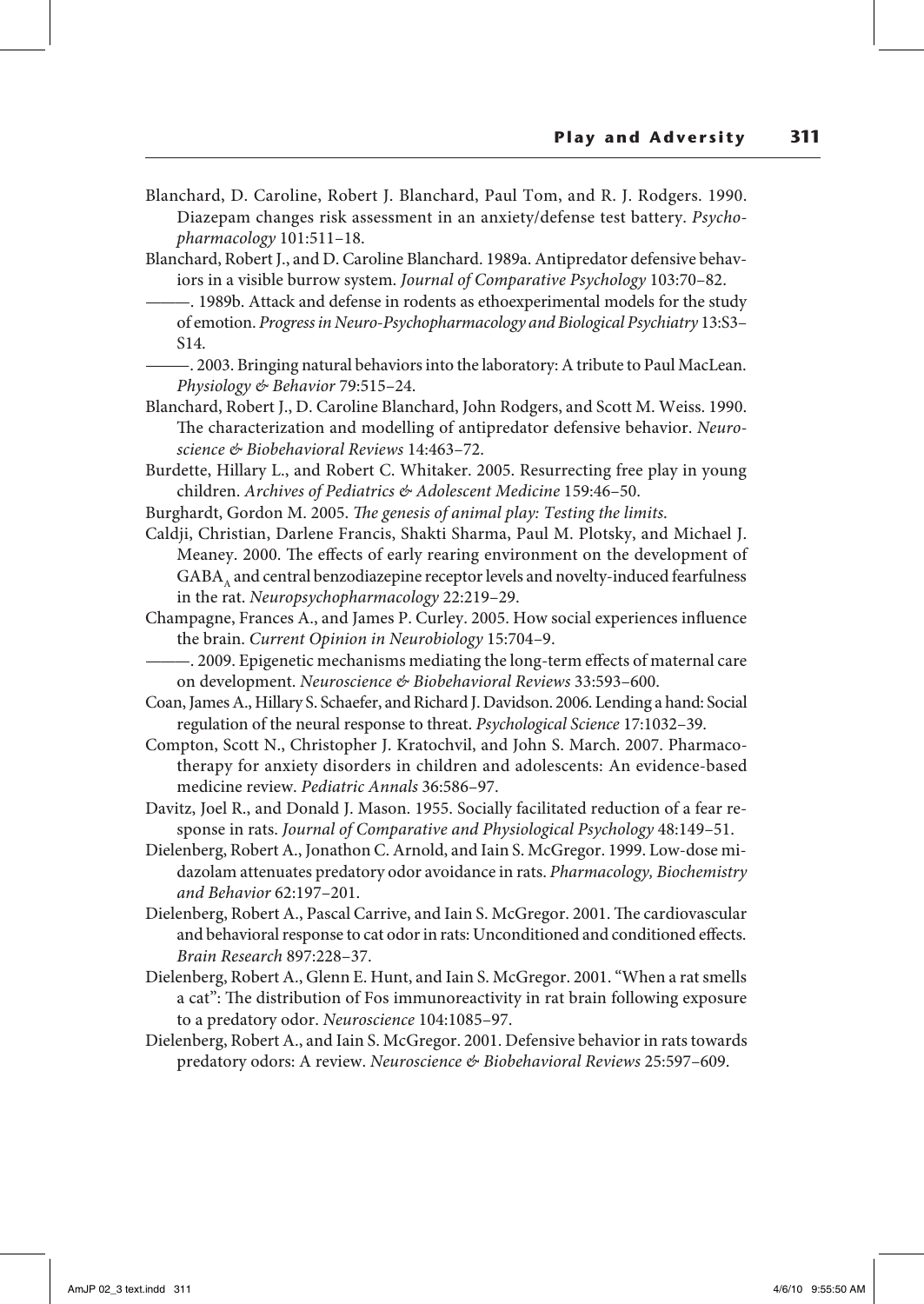- Einon, Dorothy F., and Michael J. Morgan. 1977. A critical period for social isolation in the rat. *Developmental Psychobiology* 10:123–32.
- Einon, Dorothy F., Michael J. Morgan, and Christopher C. Kibbler. 1978. Brief periods of socialization and later behavior in the rat. *Developmental Psychobiology* 11:213–25.
- Espinosa, Michael P., Marian D. Sigman, Charlotte G. Neumann, Nimrod O. Bwibo, and Mary A. McDonald. 1992. Playground behaviors of school-age children in relation to nutrition, schooling, and family characteristics. *Developmental Psychology* 28:1188–95.
- Fagen, Robert. 1981. *Animal Play Behavior*.
- Gariépy, Nadine, and Nina Howe. 2003. The therapeutic power of play: Examining the play of young children with leukaemia. *Child: Care, Health and Development* 29:523–37. Heim, Christine, and Charles B. Nemeroff. 2001. The role of childhood trauma in the neurobiology of mood and anxiety disorders: Preclinical and clinical studies. *Biological Psychiatry* 49:1023–39.
- Hubbard, David T., D. Caroline Blanchard, Mu Yang, Chris M. Markham, Alan Gervacio, Chun-I Li, and Robert J. Blanchard. 2004. Development of defensive behavior and conditioning to cat odor in the rat. *Physiology & Behavior* 80:525–30.
- Kiyokawa, Yasushi, Yukari Takeuchi, and Yuji Mori. 2007. Two types of social buffering differentially mitigate conditioned fear responses. *European Journal of Neuroscience* 26:3606–13.
- Latane, Bibb. 1969. Gregariousness and fear in laboratory rats. *Journal of Experimental Social Psychology* 5:61–69.
- Li, Ho Cheung William. 2007. Evaluating the effectiveness of preoperative interventions: The appropriateness of using the Children's Emotional Manifestation Scale. *Journal of Clinical Nursing* 16:1919–26.
- MacLean, Paul D. 1990. *The triune brain in evolution: Role in paleocerebral functions*.
- Mather, Jennifer A., and Roland C. Anderson. 1999. Exploration, play and habituation in octopuses (*Octopus dofleini*). *Journal of Comparative Psychology* 113:333–38.
- McGregor, Iain S., Garth A. Hargreaves, Raimund Apfelbach, and Glenn E. Hunt. 2004. Neural correlates of cat odor-induced anxiety in rats: Region-specific effects of the benzodiazepine midazolam. *The Journal of Neuroscience* 24:4134–44.
- Meaney, Michael J. 2001. Maternal care, gene expression, and the transmission of individual differences in stress reactivity across generations. *Annual Review of Neuroscience* 24:1161–92.
- Murphy, Michael R., Paul D. MacLean, and Sue C. Hamilton. 1981. Species-typical behavior of hamsters deprived from birth of the neocortex. *Science* 213:459–61.
- Panksepp, Jaak. 1981. The ontogeny of play in rats. *Developmental Psychobiology* 14:327–32.
	- ———. 1998. *Affective neuroscience: The foundations of human and animal emotions*.
- Panksepp, Jaak, and L. Crepeau. 1990. Selective lesions of the dual olfactory system and cat smell-attenuated play fighting among juvenile rats. *Aggressive Behavior* 16:130–31.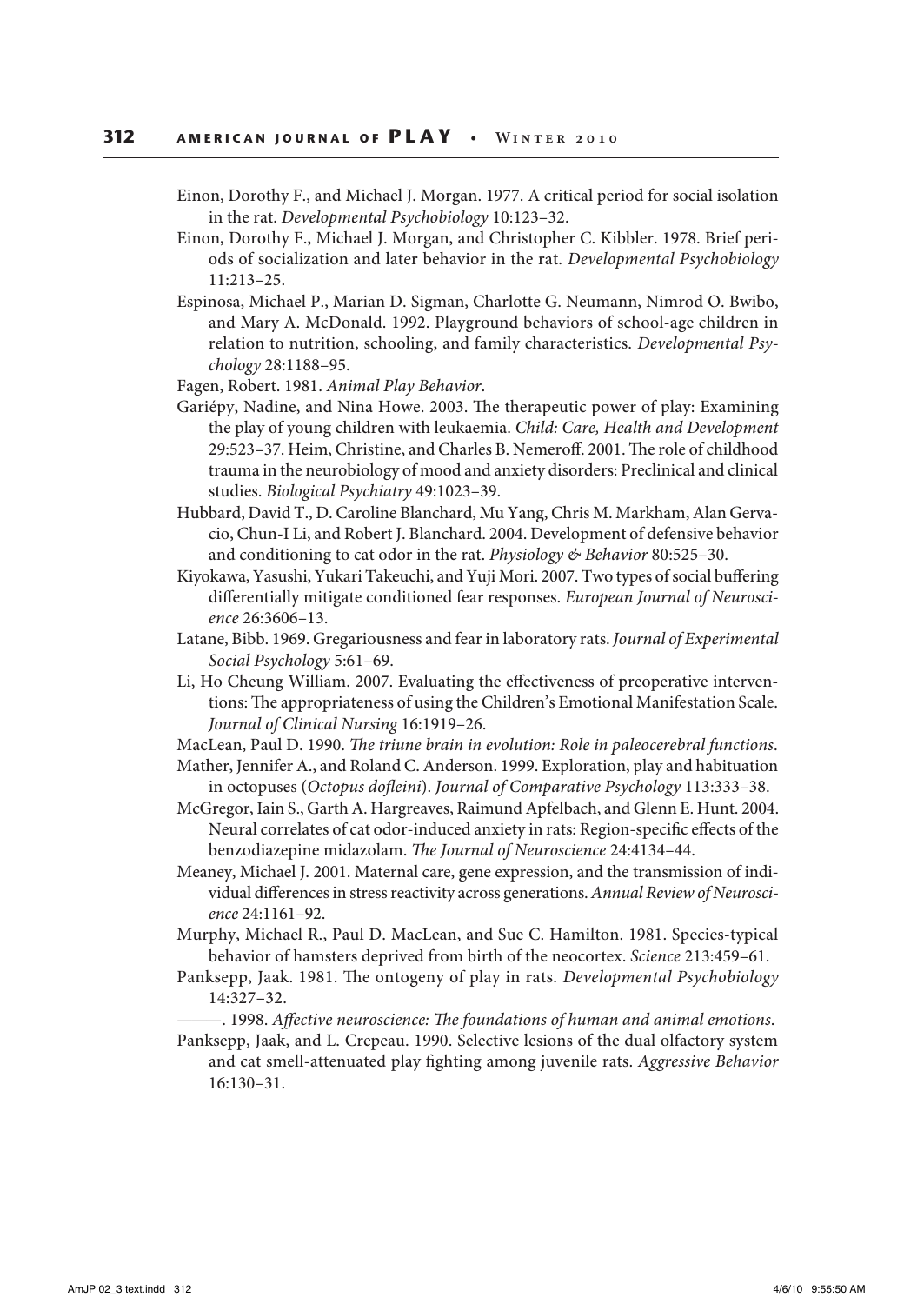- Panksepp, Jaak, Larry Normansell, James F. Cox, and Stephen M. Siviy. 1994. Effects of neonatal decortication on the social play of juvenile rats. *Physiology & Behavior*  56:429–43.
- Parent, Carine, Tie-Yuan Zhang, Christian Caldji, Rose Bagot, Frances A. Champagne, Jens Pruessner, and Michael J. Meaney. 2005. Maternal care and individual differences in defensive responses. *Current Directions in Psychological Science* 14:229–33.
- Pellis, Sergio M., and Vivien C. Pellis. 2009. *The playful brain: Venturing to the limits of neuroscience*.
- Pellis, Sergio M., Vivien C. Pellis, and I. Q. Whishaw. 1992. The role of the cortex in play fighting by rats: Developmental and evolutionary implications. *Brain, Behavior and Evolution* 39:270–84.
- Romeo, Russell D., Ilia N. Karatsoreos, and Bruce S. McEwen. 2006. Pubertal maturation and time of day differentially affect behavioral and neuroendocrine responses following an acute stressor. *Hormones and Behavior* 50:463–68.
- Shaffer, David, Prudence Fisher, Mina K. Dulcan, Mark Davies, John Piacentini, MaryE. Schwab-Stone, Benjamin B. Lahey, Karen Bourdon, Peter S. Jensen, Hector R. Bird, Glorisa Canino, and Darrel A. Regier. 1996. The NIMH Diagnostic Interview Schedule for Children Version 2.3 (DISC-2.3): Description, acceptability, prevalence rates, and performance in the MECA Study. *Journal of the American Academy of Child & Adolescent Psychiatry* 35:865–77.
- Shen, Hui, Qi Hua Gong, Chiye Aoki, Maoli Yuan, Yevgeniy Ruderman, Michael Dattilo, Keith Williams, and Sheryl S. Smith. 2007. Reversal of neurosteroid effects at a4b2d GABA<sub>A</sub> receptors triggers anxiety at puberty. *Nature Neuroscience* 10:469–77.
- Siviy, Stephen M. 2008. Effects of prepubertal social experiences on the responsiveness of juvenile rats to predator odors. Submitted for publication.
- Siviy, Stephen M., and Dale M. Atrens. 1992. The energetic costs of rough-and-tumble play in the juvenile rat. *Developmental Psychobiology* 25:13–48.
- Siviy, Stephen M., and Christopher N. Baliko. 2000. A further characterization of alpha-2 adrenoceptor involvement in the rough-and-tumble play of juvenile rats. *Developmental Psychobiology* 37:25–34.
- Siviy, Stephen M., and Kelly A. Harrison. 2008. Effects of neonatal handling on play behavior and fear towards a predator odor in juvenile rats (*Rattus norvegicus*). *Journal of Comparative Psychology* 122:1–8.
- Siviy, Stephen M., and Jaak Panksepp. 1985. Energy balance and juvenile play in rats. *Physiology & Behavior* 35:435–41.
- Siviy, Stephen M., Courtney L. Steets, and Lauren M. DeBrouse. 2010. Effects of chlordiazepoxide on predator odor-induced reductions of playfulness in juvenile rats. *Behavioural Brain Research* 206:254–62.
- Taylor, George T. 1981. Fear and affiliation in domesticated male rats. *Journal of Comparative and Physiological Psychology* 95:685–93.
- Trezza, Viviana, and Louk J. M. J. Vanderschuren. 2008. Cannabinoid and opioid